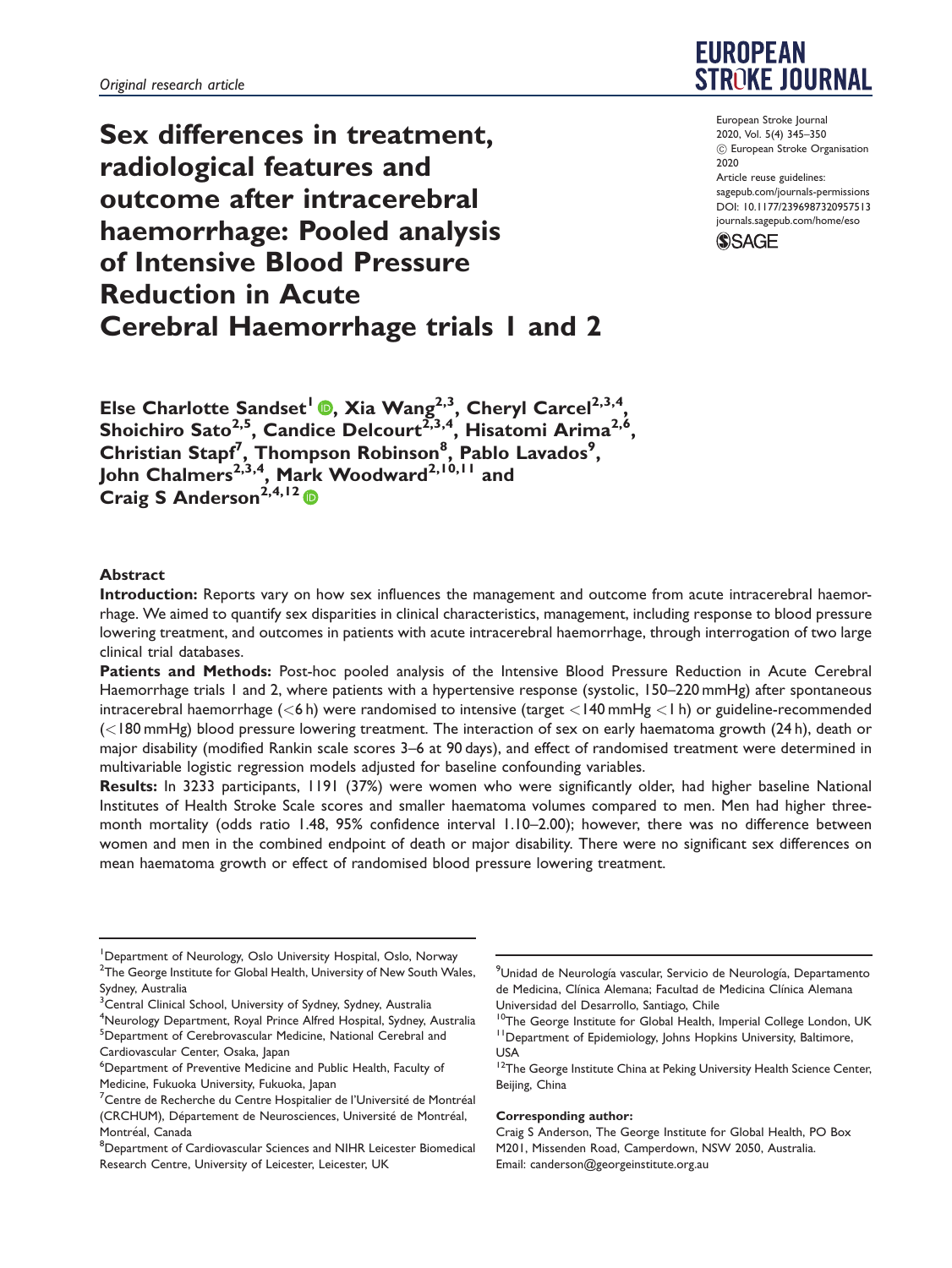Discussion: Men included in the Intensive Blood Pressure Reduction in Acute Cerebral Haemorrhage trials had more comorbidities, larger baseline haematoma volumes and higher mortality after adjustment for age, as compared with women.

Conclusion: Men included in the Intensive Blood Pressure Reduction in Acute Cerebral Haemorrhage trials had a greater odds of dying after intracerebral haemorrhage than women, which could not be readily explained by differing casemix or patterns of blood pressure management.

Clinical trial registration: The Intensive Blood Pressure Reduction in Acute Cerebral Haemorrhage trials studies are registered with ClinicalTrials.gov (NCT00226096 and NCT00716079).

## Keywords

Sex differences, intracerebral haemorrhage, blood pressure, haematoma growth, perihaematomal oedema

Date received: 7 May 2020; accepted: 14 August 2020

# Introduction

Spontaneous intracerebral haemorrhage (ICH) is the most serious type of stroke,<sup>1,2</sup> where age and ethnicity are recognised predisposing risk factors. However, sexrelated biological and social factors may also influence the pathophysiology, response to treatments, and thus prognosis for recovery from ICH. Although a recent individual patient data meta-analysis found no differences in the outcomes of death or major disability after  $\text{ICH}$ , there is some evidence for a lobar location of the haematoma to be more common in women. $4.5$  While haematoma volume and its expansion appears similar in women and men, perihaematomal oedema volume may be smaller in women<sup>6</sup> while better control of blood pressure (BP) may influence the chances of survival but not overall functional outcome in men rather than women.<sup>7,8</sup> Herein, we undertook a post-hoc analysis of the Intensive Blood Pressure Reduction in Acute Cerebral Haemorrhage trials (INTERACT 1 and 2) to determine sex differences in clinical characteristics, management and outcome of patients with acute ICH. In addition, we undertook analyses to determine sex differences in the effect of intensive versus guideline BP lowering treatment on outcome in patients with acute ICH.

# **Methods**

The INTERACT 1 ( $n = 404$ ) and 2 ( $n = 2829$ ) studies were international, multicentre, open, blinded endpoint assessed, randomised controlled trials. $9-12$  In brief, a total of 3243 patients with spontaneous ICH within 6 h of onset and elevated systolic BP (SBP 150– 220 mmHg) were randomly assigned to receive intensive (target BP  $\langle$ 140 mmHg within 1 h) or contemporary guideline recommended (target SBP <180 mmHg) BP lowering therapy, according to standardised protocols. Patients were excluded if they had a structural cerebral cause for the ICH, were in deep coma (Glasgow coma scale (GCS) scores 3–5), had massive haematoma with poor prognosis or if early surgery to evacuate the haematoma was planned. Written informed consent was obtained from all participants (or approved surrogates) and the study protocol was approved by the ethics committee of each participating hospital. The INTERACT studies are registered with ClinicalTrials.gov, numbers NCT00226096 and NCT00716079.

Baseline demographic and clinical characteristics were recorded at the time of enrolment, including neurological severity assessed on the GCS and National Institutes of Health Stroke Scale (NIHSS).<sup>13</sup> After the diagnostic CT scan in all patients, 1313 participants (346 and 1967 in INTERACT1 and 2, respectively) underwent a repeat CT scan at  $24 \pm 3$  h using similar procedures, with de-identified uncompressed digital images on Digital Imaging and Communications in Medicine format assessed centrally for haematoma and perihaematomal oedema volumes by trained neurologists blind to clinical, time and sequence data, using computer-assisted multi-slice planimetric and voxel threshold techniques (MIStar<sup>@</sup>, Apollo Medical Imaging Technology, Melbourne, Australia).<sup>14</sup> All patients were assessed by functional outcome by trained researchers blind to treatment allocation using the modified Rankin scale (mRS) at 90 days.

For these analyses, the primary clinical outcome was death at 90 days. Secondary outcomes were death or major disability (mRS scores 3–6), separately for major disability (mRS 3–5), achieved SBP over 24 h serious adverse events, and absolute growth over 24 h in haematoma and perihaematomal oedema volumes in the subgroup with repeat CT.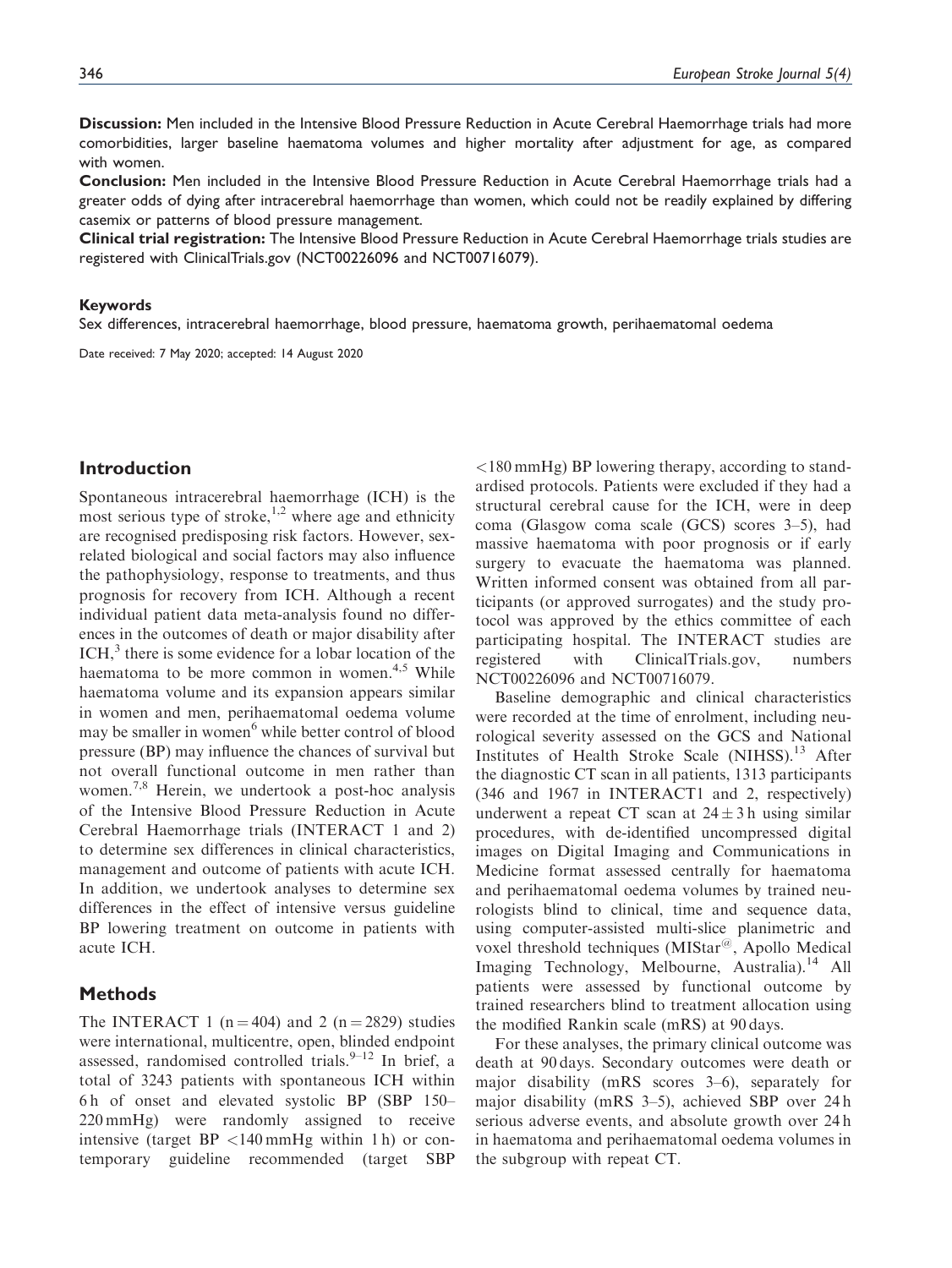Baseline characteristics were summarised as mean (standard deviation) or median (interquartile range) for continuous variables, and number  $(\frac{9}{0})$  for categorical variables, with sex differences tested using Wilcoxon and chi-square tests, respectively. Using women as the reference, associations between sex and outcomes were examined using logistic regression with adjustments for age, region of recruitment (China versus non-China), history of ischaemic stroke or other undifferentiated stroke, and antihypertensive treatment, baseline blood glucose (>6.5 versus  $\leq 6.5$  mmol/l), NIHSS score (<15 versus  $\geq$ 15), haematoma volume, and randomised BP lowering treatment. In the CT substudies, associations of sex and baseline volumes of haematoma and perihaematomal oedema, and their absolute growth over 24 h, were assessed by analysis of covariance, with similar adjustment variables as above. Data are reported with odds ratios (OR) and  $95\%$  confidence intervals (CI). A P value <0.05

Table 1. Patient characteristics by sex.

was indicative of statistical significance. All analyses were performed using SAS software (version 9.3; SAS Institute, Cary, NC).

# Results

Of 3233 INTERACT studies participants, 1191 (37%) were women who were older, more likely to have taken prior antihypertensive medication, and present with higher blood glucose levels and greater neurological deficits than men (Table 1). However, men were more likely to have had prior ischaemic stroke and to be intubated during hospitalisation. There were no sex differences in other aspects of in-hospital management over seven days.

Men had greater odds of death compared to women, adjusted OR 1.38  $(95\% \text{ CI} \quad 1.05-1.83; \quad P = 0.022)$ (Table 2), but there were no significant differences in functional outcomes.

|                                              | Women             | Men              |             |
|----------------------------------------------|-------------------|------------------|-------------|
|                                              | $(n = 1191)$      | $(n = 2042)$     | P value     |
| Age, years                                   | 64.9(13.0)        | $62.5$ 12.6)     | $<$ 0.000 l |
| Chinese                                      | 859 (72.1)        | 1445 (70.8)      | 0.410       |
| History of cardiac disease                   | 139(11.7)         | 202 (9.9)        | 0.112       |
| Diabetes mellitus                            | 115(9.7)          | 224 (11.0)       | 0.234       |
| History of intracerebral haemorrhage         | 95 (8.0)          | 180(8.8)         | 0.403       |
| History of ischaemic/undifferentiated stroke | 110(9.2)          | 259 (12.7)       | 0.003       |
| History of hypertension                      | 902 (75.7)        | 1446 (70.9)      | 0.003       |
| Use of antihypertensive therapy              | 574 (48.2)        | 875 42.9)        | 0.004       |
| Use of antithrombotic agents                 | 122(10.2)         | 246(12.1)        | 0.119       |
| Lipid lowering therapy                       | 69(5.8)           | 140(6.9)         | 0.232       |
| Clinical features                            |                   |                  |             |
| Systolic BP (mmHg)                           | 179.8(16.9)       | $179.0$ 17.3)    | 0.130       |
| NIHSS score                                  | $11(7-16)$        | $10(6-15)$       | 0.002       |
| NIHSS score $>15$                            | 371 (31.3)        | 544 (26.8)       | 0.006       |
| GCS score                                    | $14(12-15)$       | $14(13-15)$      | 0.002       |
| GCS < 13                                     | 340 (28.6)        | 481 (23.6)       | 0.002       |
| Hyperglycaemia. >6.5 mmol/l                  | 600 (52.7)        | 889 (46.4)       | 0.001       |
| Haematoma volume (ml)                        | $9.9(5.3 - 17.7)$ | $11.3(5.8-19.9)$ | 0.004       |
| Left hemisphere                              | 556 (50.3)        | 935 (50.5)       | 0.921       |
| Deep location of haematoma                   | 910(82.3)         | 1560 (84.2)      | 0.176       |
| Intraventricular extension                   | 320 (28.9)        | 501 (27.0)       | 0.265       |
| Randomised to intensive BP lowering          | 581 (48.8)        | 1021(50.0)       | 0.504       |
| Time from onset to randomisation             | $3.7(2.8-4.7)$    | $3.7(2.8-4.7)$   | 0.856       |
| Any intravenous BP lowering treatment        | 549 (46.5)        | 994 (49.7)       | 0.084       |
| Management over seven days                   |                   |                  |             |
| Intensive care unit admission                | 380 (36.6)        | 681 (39.1)       | 0.178       |
| Intubation                                   | 62(5.3)           | 158(7.9)         | 0.005       |
| IV mannitol                                  | 763 (64.7)        | 1293(64.7)       | 0.995       |
| Any surgery                                  | 64 (5.4)          | 119(5.9)         | 0.539       |
| Venous thromboembolism prophylaxis           | 233 (19.8)        | 395 (19.8)       | 0.998       |
| Haemostatic therapy                          | 40 (3.4)          | 92 (4.6)         | 0.098       |

BP: blood pressure; GCS: Glasgow coma scale; IV: intravenous; NIHSS: National Institutes of Health stroke scale. Data are n (%), mean (SD) or median (IQR). P values are based on chi-square or Wilcoxon test.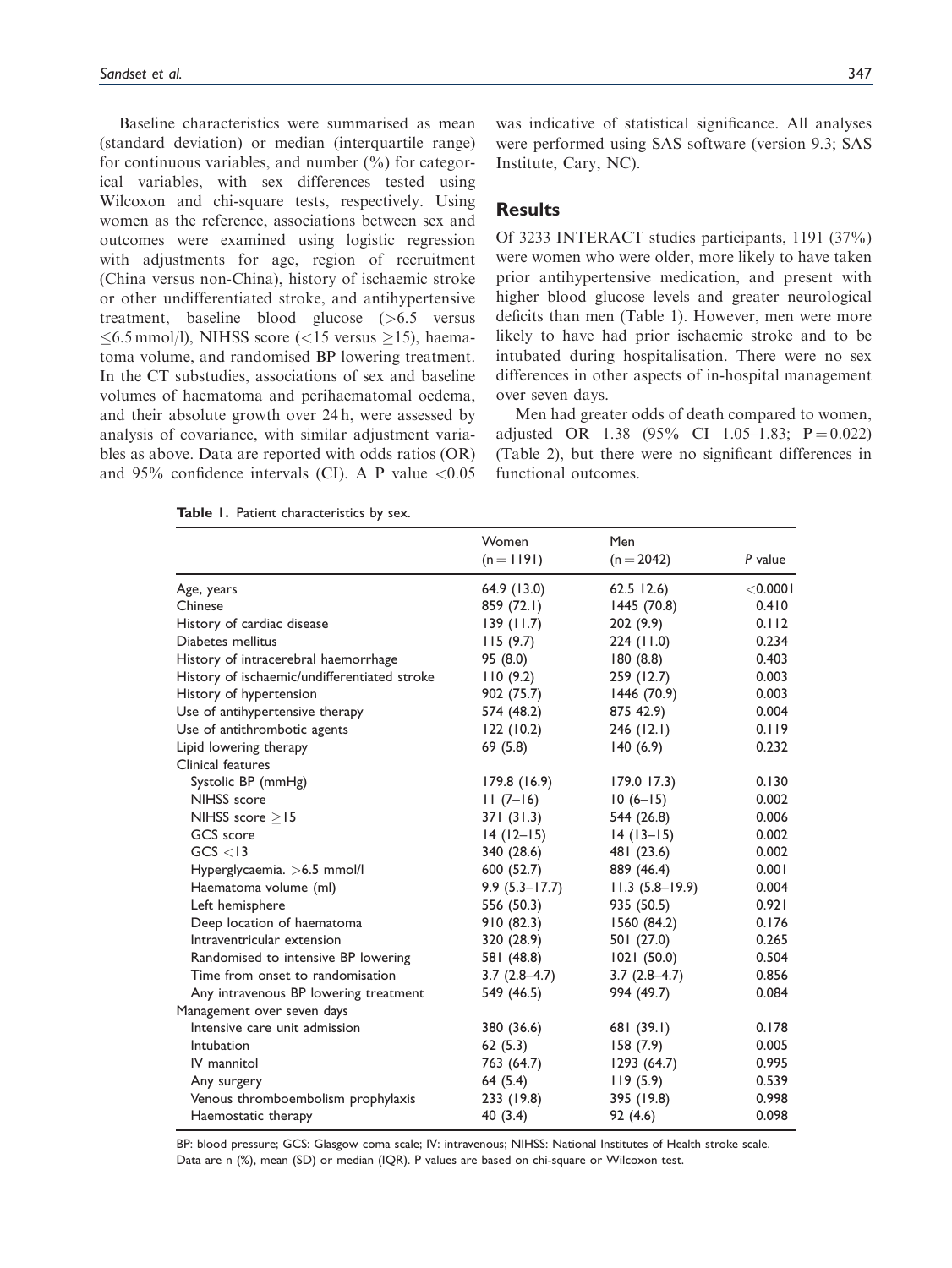Baseline haematoma volumes were smaller in women (9.9 versus 11.3 ml;  $P = 0.004$ ), but haematoma location and intraventricular extension were similar in both sexes. Similarly, there was no sex difference in haematoma growth (2.6 versus  $3.8 \text{ ml}$ ; P = 0.164) or

perihaematomal oedema growth (3.8 versus 3.9 ml;  $P = 0.821$ ) at 24 h (Table 3).

Although there was no significant sex difference in baseline SBP and at 1 h, SBP was marginally lower in women through 24 h (mean difference 1.6 mmHg;

Table 2. The effect of sex on clinical outcome at three months.

| Outcome                                | Sex        | $n/N$ (%)        | OR (95% CI)         | P value | Adjusted OR (95% CI) <sup>a</sup> | P value |
|----------------------------------------|------------|------------------|---------------------|---------|-----------------------------------|---------|
| Death                                  |            | 126/1187(10.6)   | Reference           |         |                                   |         |
|                                        | M          | 256/2030 (12.6)  | $1.22(0.97 - 1.52)$ | 0.092   | $1.38$ $(1.05 - 1.83)$            | 0.022   |
| Major disability <sup>b</sup>          |            | 520/1053 (49.4)  | Reference           |         |                                   |         |
|                                        | M          | 792/1752 (45.2)  | $0.85(0.73-0.99)$   | 0.032   | $0.93(0.78 - 1.13)$               | 0.471   |
| Death or major disability <sup>c</sup> |            | 646/1179 (54.8)  | Reference           |         |                                   |         |
|                                        | M          | 1048/2008 (52.2) | $0.90(0.78 - 1.04)$ | 0.156   | $1.00(0.83 - 1.19)$               | 0.980   |
| Shift on range of mRS scores           | M versus F |                  | $1.09(0.96 - 1.23)$ | 0.208   | $1.02$ (0.88-1.17)                | 0.837   |

CI: confidence interval; F: female; M: male; mRS: modified Rankin scale; OR: odds ratio.

<sup>a</sup>Adjusted for age, region of recruitment (China versus non-China), history of ischaemic stroke or other undifferentiated stroke, baseline blood glucose (>6.5 versus  $\leq$ 6.5) and prior use of antihypertension agent(s), National Institutes of Health stroke scale score (<15 versus  $\geq$ 15), haematoma volume, and randomised BP lowering treatment.

<sup>b</sup>mRS scores 3–5.

<sup>c</sup>mRS scores 3–6.

|  |  |  |  |  |  |  |  | <b>Table 3.</b> Radiological outcomes at 24 h. |  |  |  |
|--|--|--|--|--|--|--|--|------------------------------------------------|--|--|--|
|--|--|--|--|--|--|--|--|------------------------------------------------|--|--|--|

| <b>Outcomes</b>       | Sex | Mean (95%CI)    | P value | Adjusted P value <sup>a</sup> |
|-----------------------|-----|-----------------|---------|-------------------------------|
| Haematoma growth      |     | $2.6$ (1.7–3.6) |         |                               |
|                       | M   | $3.8(2.7-4.9)$  | 0.164   | 0.122                         |
| Perihaematomal growth |     | $3.8(3.0-4.5)$  |         |                               |
|                       | M   | $3.9(3.3-4.5)$  | 0.821   | 0.819                         |

F: female; M: male.

a Adjusted for age, region of recruitment (China versus non-China), history of ischaemic or other undifferentiated stroke, baseline blood glucose ( $>6.5$  versus  $< 6.5$ ), prior use of antihypertensive(s), National Institutes of Health stroke scale score ( $<$ 15 versus  $\ge$ 15), haematoma volume and randomised BP lowering treatment.



Figure 1. BP in women and men over seven days.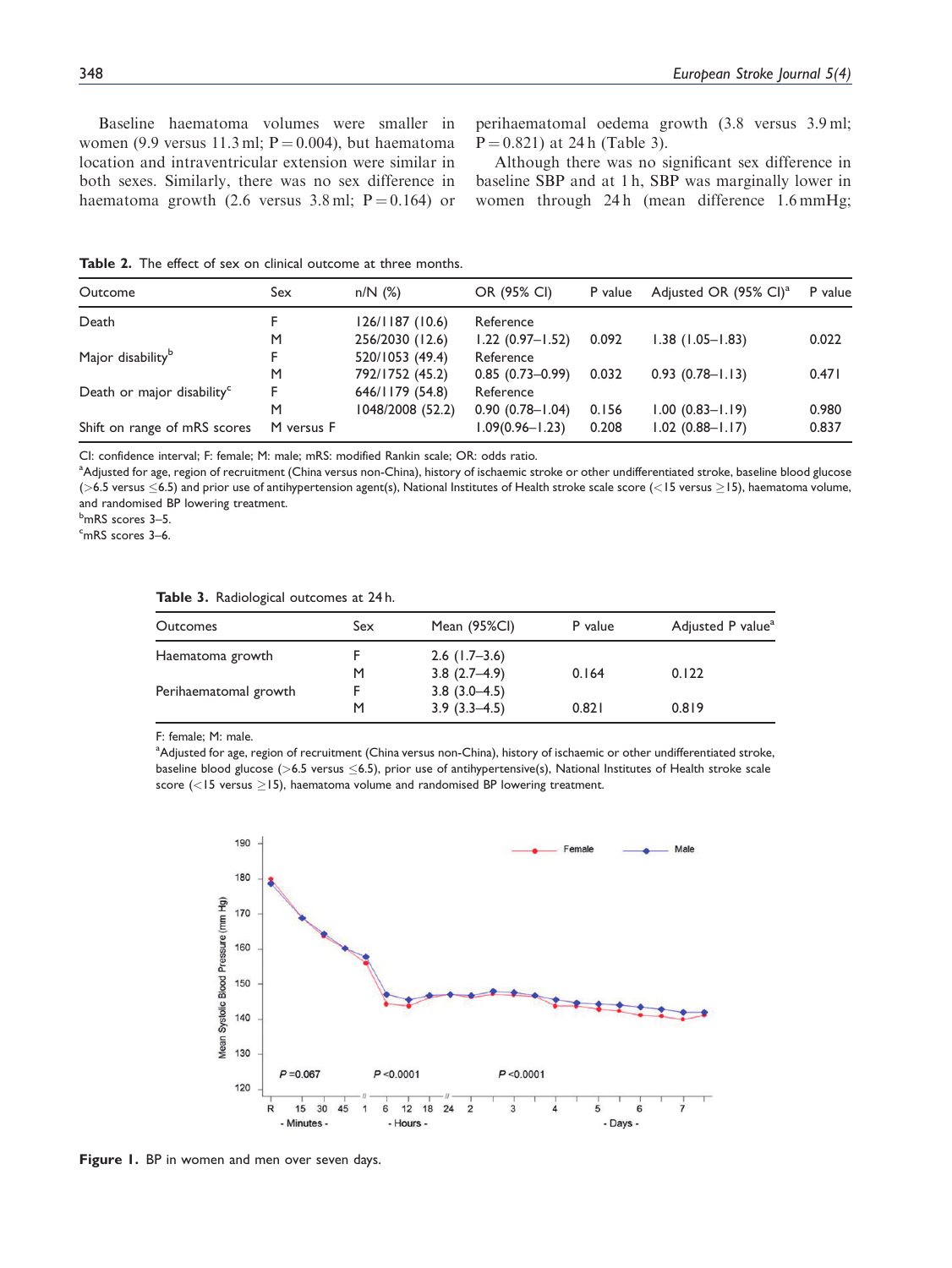P < 0.0001) and seven days (mean difference 1.5 mmHg;  $P < 0.0001$ ) (Figure 1). There was no heterogeneity in the effect of degree of BP lowering control between the sexes (Supplemental Table 1), nor of significant interactions between treatment and sex for any of the clinical endpoints (Table 2, Supplemental Tables 2–4).

# **Discussion**

This study, derived from a large international clinical trial database, identified several sex-related differences in demography, risk profile and severity of acute ICH. Although women were older, the results suggest that men have a higher odds of dying compared to women after adjustment for age.

Previous studies are conflicting regarding sex disparities in the outcome from ICH. Some studies have reported increased mortality in men, whereas others report no differences or even higher deaths in women.<sup>15</sup> As most such data have been derived from single centres, there are multiple explanations for the differences covering change, bias, confounding and real differences in the biology, sociocultural factors and aspects of management.<sup>15</sup> While comorbid factors, such as vascular risk factors, $16$  may contribute to higher case fatality after ICH in men than women, it may be that women are under-represented in stroke trials.<sup>17</sup> As women contributed to only about onethird of the data in the INTERACT studies, it is possible that frailer sicker women were excluded from participation.<sup>17</sup> While it has been proposed that men have a greater predisposition to haematoma expan $sion,$ <sup>18</sup> this was not confirmed in our analyses although men had slightly larger baseline haematoma volumes. Contrary to other studies, we found no differences in haematoma location.

Although more women than men were on prior antihypertensive therapy, men and women had comparable baseline SBP, but women were less likely to be treated with intravenous BP lowering medication which was reflected in significant, albeit small, differences in SBP between men and women in the first 24 h, and over the subsequent 7 days. These findings may reflect more treatment resistant BP or more severe ICH in women, where the natural decline in BP after ICH is less prominent in those with less severe illness.<sup>19</sup> Finally, despite greater BP control, there was higher case fatality in men than in women<sup>7</sup>; however, there was no heterogeneity in the effects of intensive versus guideline BP lowering on clinical outcomes.

Despite several strengths including the large and heterogeneous population, and systematic evaluation of outcomes, our study is limited by being post-hoc and selection bias related to a clinical trial population where the majority of participants were Chinese with mild ICH defined by small haematoma volumes and mild-moderate neurological deficits.

In summary, in our review of a large international clinical trial population, we have shown that men have a greater odds of dying after ICH than women, which could not be readily explained by differing casemix or patterns of BP management.

#### Declaration of conflicting interests

The author(s) declared the following potential conflicts of interest with respect to the research, authorship, and/or publication of this article: ECS has received speaker fees from Bayer and Novartis. JC has received research grants from Servier, administered through the University of Sydney, as principal investigator for the ADVANCE trial and ADVANCE-ON post-trial study, and also received honoraria from Servier for speaking about those studies at scientific meetings. CSA holds a Senior Investigator Fellowship and grants from the National Health and Medical Research Council (NHMRC), and reports grants and honorarium travel reimbursement from Takeda China.

# Funding

The author(s) disclosed receipt of the following financial support for the research, authorship and/or publication of this article: The INTERACT studies were funded by Program (358395, 571281) and Project (512402 and 1004170) grants from the NHMRC of Australia.

## Ethical approval

The INTERACT1 and INTERACT2 studies were approved centrally by the Ethics Review Committee of Royal Prince Alfred Hospital Zone in Sydney Local Health District, Sydney, Australia and Peking University Health Science Center, Beijing, PR China; and by the ethics committee at each participating hospital site.

## Informed consent

Written informed consent was obtained from all patients or appropriate surrogates.

### **Guarantor**

CSA.

#### Contributorship

CSA developed the concept and rationale for the study; ECS, CC and XW contributed to analyses, SS and CD undertook CT imaging analysis, and XW undertook analyses. All authors contributed to interpretation of the results, drafting and approval of the final manuscript, and take responsibility for the content and interpretation of this article.